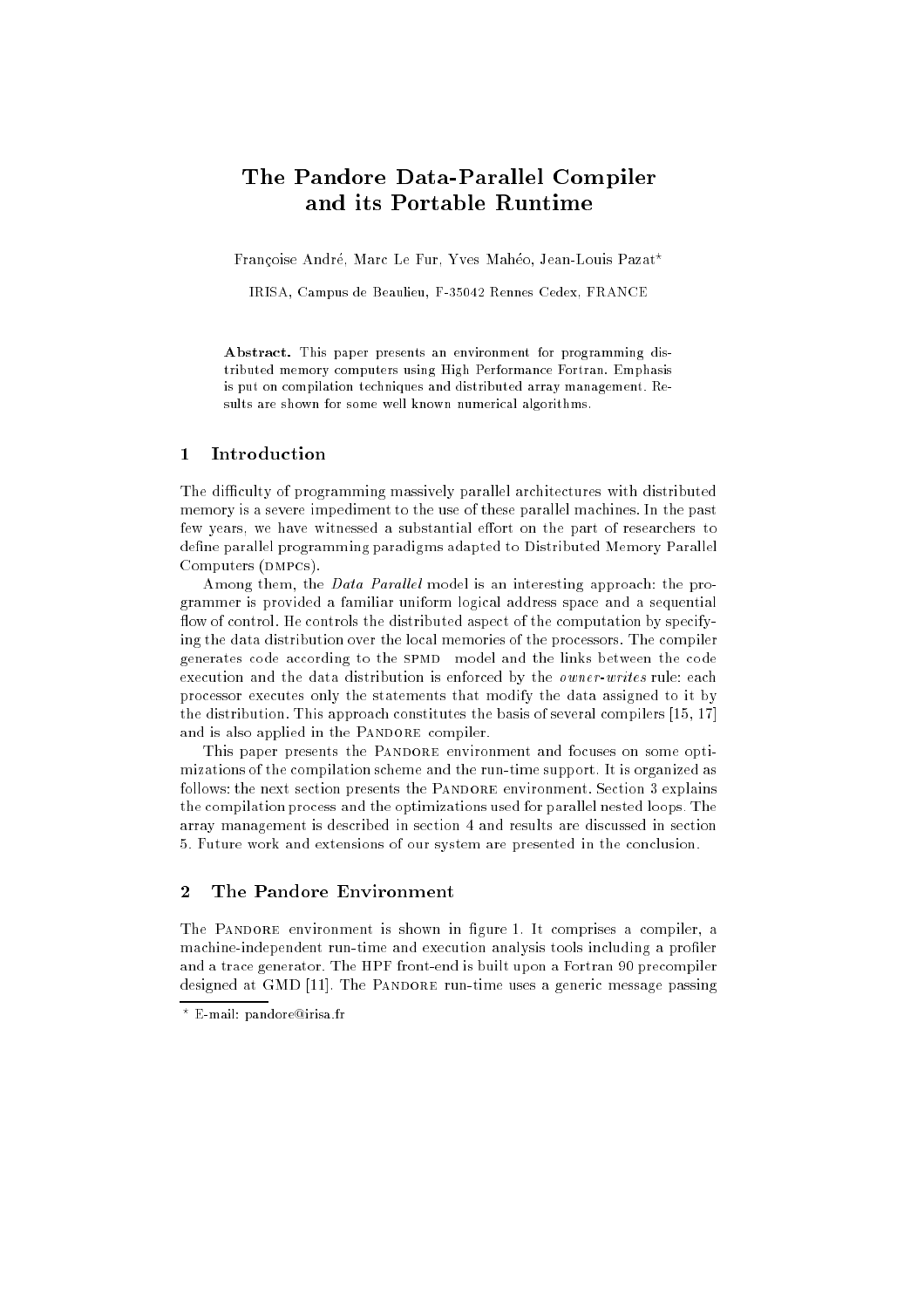library called POM (Parallel Observable Machine) [8]. This library offers limited but efficient services. It allows the same program to run on a wide range of distributed memory computers.

The source language is a subset of High Performance Fortran. HPF includes some "standard" extensions for data parallelism and data distribution into the Fortran 90 language. They permit to distribute arrays among virtual processor arrays. Examples of HPF programs are shown in section 5, see [7] for a complete description of the language.



Fig. 1. The PANDORE Environment

# 3 The Pandore Compiler

When we designed the compiler, one of our objectives was to build a modular and extensible compiler in order to be able to integrate new techniques easily. The compiler has been written using the CAML language [2] that is a dialect of the functional language ML.

The first prototype of the PANDORE compiler relied on the well-known  $run$ time resolution technique [4] that has been proved correct [3]. This technique introduces masks and potential communications at the statement level. Consequently, it suffers from strong inefficiencies. So an optimized compilation scheme handling reductions and parallel loops with one statement has been added to the current version. A suitable run-time system completes these compilation techniques and permits to obtain efficient execution for a reasonably large class of programs.

Compiling Reductions and Parallel Loops. The compilation scheme is based on the decomposition of the arrays into blocks; it performs the restriction of iteration domains and the vectorization of messages. The mapping is taken into account at run-time. A complete description can be found in [13]. In this section, we only describe our approach through the following (somewhat contrived) example where arrays A and B are partitioned into 8 blocks numbered from 0 to 7: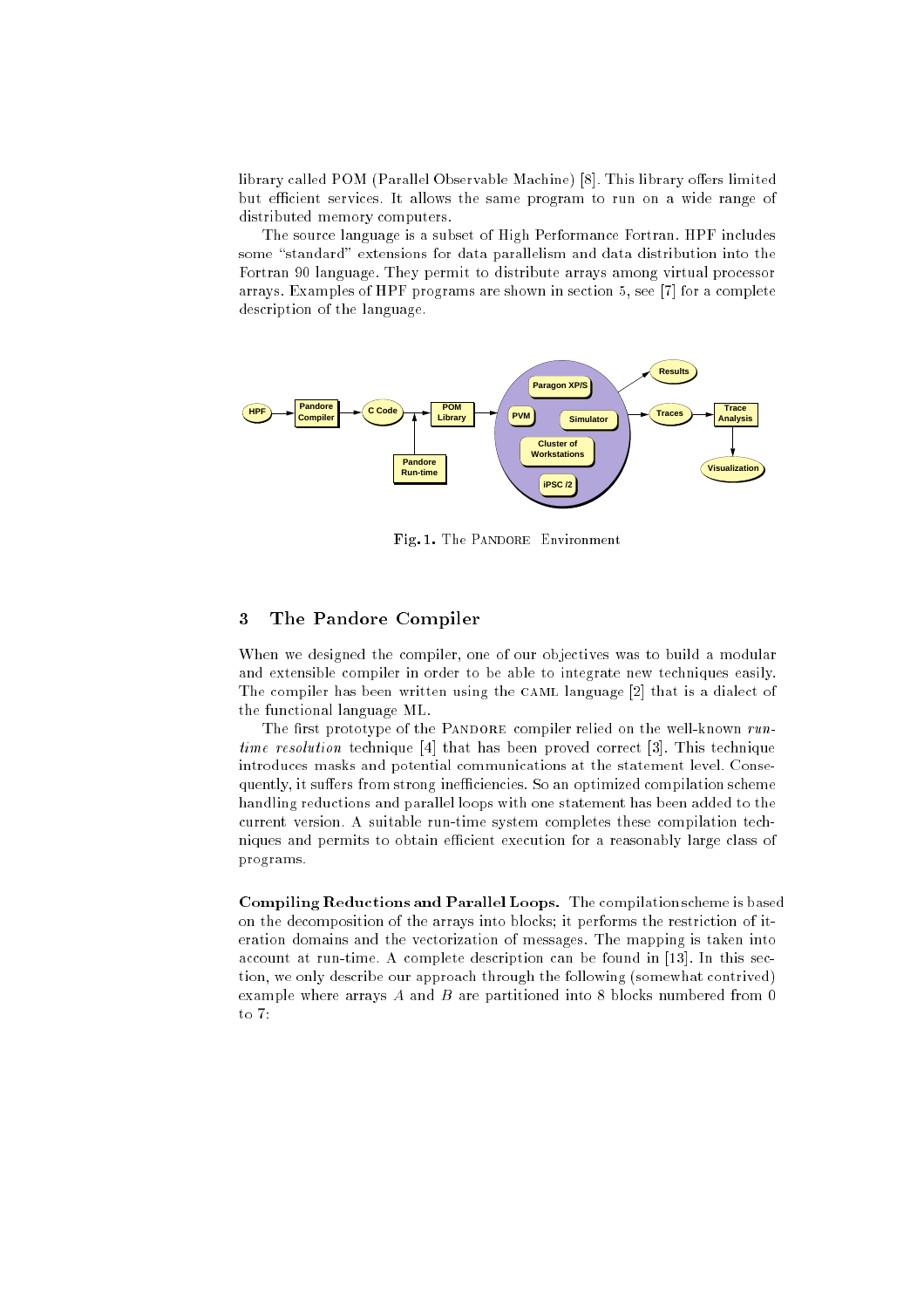

For this parallel nested loop, the compiler produces a SPMD code that comprises a communication part followed by a computation part.

Communication Code Generation. First, the compiler performs a symbolic analysis on the iteration domain and the array subscripts, allowing for the partitioning and the layout of the arrays, in order to construct the following system of affine constraints:

 $\int 0 \leq kA \leq 7$   $1 \leq i \leq 1000$   $u = j$   $500 * kA \leq i \leq 500 * kA + 499$  $0 \leq k \leq 7$   $i \leq j \leq 2 * i + 1$   $v = i + j - 2$   $500 * k \leq v \leq 500 * k \leq 499$ 

that defines the set of vectors  $(kA, kB, v, u, i, j)$  in which the array element  $B(u, v)$ , located in the block number kB of B, is needed to perform the writings on the the block number  $kA$  of A. The above system of constraints defines a polyhedron P which is then projected along the  $i, j$  axis; this results in a new polyhedron  $P_{ii}$  whose enumeration code can be computed by one of the methods described in  $[12, 9, 6]$ . This yields the nested loop (in pseudo-code):

for  $kA = 0$ , 2 for  $kB = max(0, 2 * kA - 1)$ ,  $min(5, 3 * kA + 2)$ for  $v = max(500 * kB, 1000 * kA - 2)$  ,  $\ min(500 * kB + 499, 1500 * kA + 1496)$ for  $u = max(di v (v + 3, 2), v - 998, -500 * kA + v - 497)$ ,  $min(div(2 * v + 5, 3), -500 * kA + v + 2)$ 

From this loop, the compiler generates the send code and the dual receive code for reference  $B(j, i + j - 2)$ . For the send code for instance, the compiler inserts send statements and appropriate masks in the loop so that the mapping of the blocks is taken into account at run-time:

```
for kA = 0. 2
if myself \neq owner block(A, kA)
  for kB = max(0, 2 * kA - 1), min(5, 3 * kA + 2)if myself = owner_block(B, kB)
      for v = max(500 * kB, 1000 * kA - 2), min(500 * kB + 499, 1500 * kA + 1496)RLR send \{B(u, v) \mid u \geq max(div(v + 3, 2), v - 998, -500 * kA + v - 497)u \leq min(div(2 * v + 5, 3), -500 * kA + v + 2)to owner block(A, kA)
```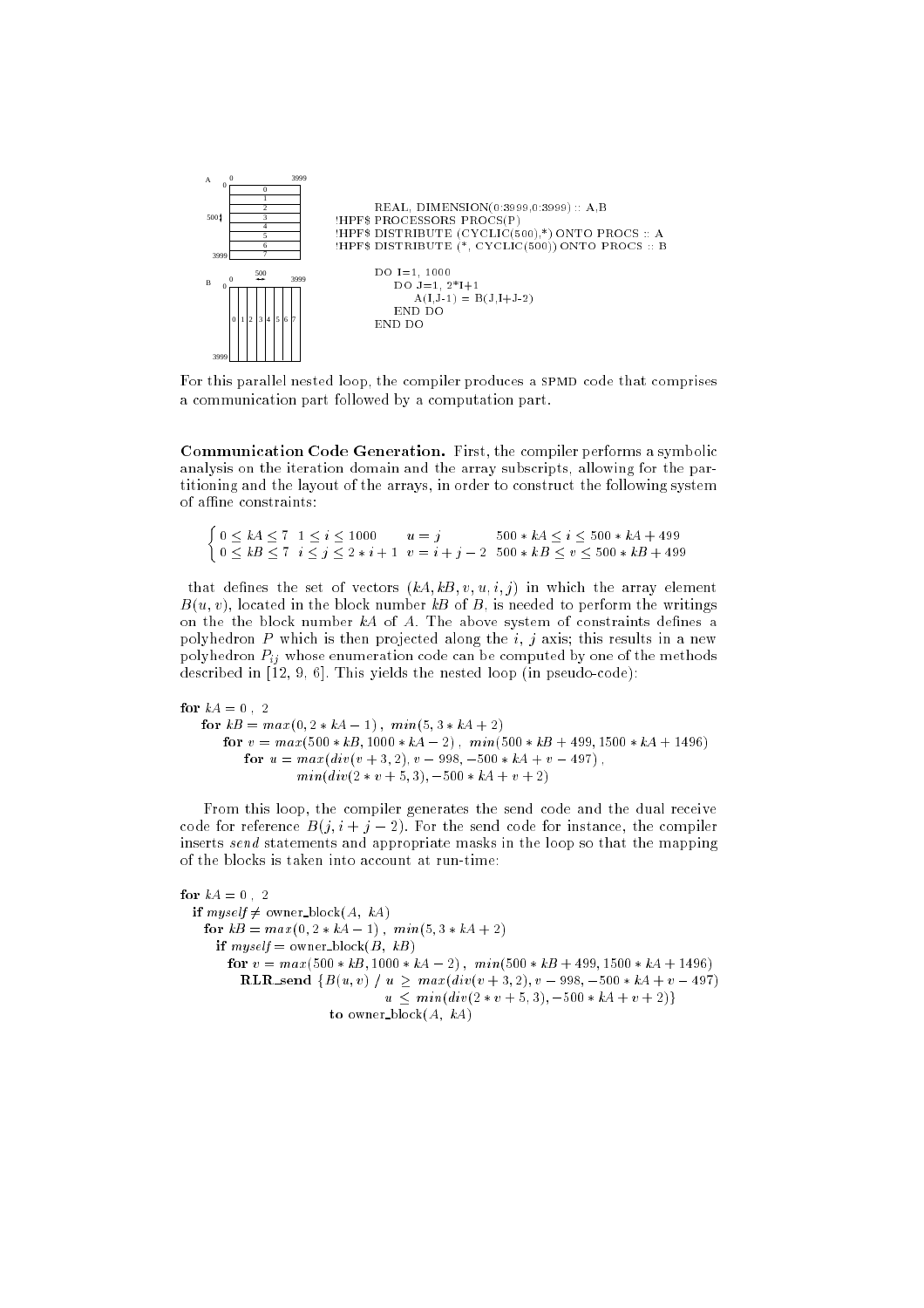Although this loop contains masks, it is important to notice that these masks are evaluated at the block level and not at the iteration vector level as in the runtime resolution. Furthermore the  $(kA, kB)$ -loop do not scan the whole cartesian product only a state which also to search of and three theory is a state from environments. all the vectors described by the  $(kA, kB)$ -loop.

From the description of the elements  $B(u, v)$  to be sent, the run-time library routine RLR send performs several communication optimizations. Direct communication is performed when possible: what is transferred in this case is a memory zone that is contiguous both on the sender and the receiver side, thus eliminating any need of coding/decoding or copying between message buffers and local memories. Message aggregation is also carried out and reduces the effect of latency by grouping small messages into a large message. Finally, the redundant communications, that may occur when several references to the same distributed array appears in the right hand side, are eliminated.

Computation Code Generation. The spmd computation code is generated as follows: the compiler analyzes the iteration domain, the subscripts and the array partitioning for the reference  $A(i, j - i)$  to synthesize the set of constraints:

$$
\begin{cases} 0 \le kA \le 7 & 1 \le i \le 1000 \\ kA \le i \le 500 * kA + 499 & i \le j \le 2 * i + 1 \end{cases}
$$

that defines the set of vectors  $(kA, i, j)$  where iteration vector  $(i, j)$  is such that reference  $A(i, j - i)$  writes in block kA of A. The enumeration code for the polyhedron associated with the previous system is then computed as in the communication code generation:

for  $kA = 0$ , 2 for  $i = max(500 * kA, 1)$ ,  $min(500 * kA + 499, 1000)$ for  $j = i$ ,  $2 * i + 1$ 

From this nested loop, the computation code is finally generated by inserting an adequate mask so that the owner-writes rule is ensured at run-time:

for  $kA = 0.2$ if  $myself = owner\_block(A, kA)$ for  $i = max(500 * kA, 1)$ ,  $min(500 * kA + 499, 1000)$ for  $j = i, 2 * i + 1$  $A(i, j - i) := B(j, i + j - 2)$ 

As in the communication code, one can note that the number of tests performed by each processor is very small. First, the mask used to take into account the mapping at run-time is introduced at the block level and second, the outer  $kA$ -loop does not scan the whole interval 0..7.

## 4 Management Scheme for Distributed Arrays

Representation of distributed arrays as well as accesses to elements of these arrays is a critical issue for overall performance of the produced code. In the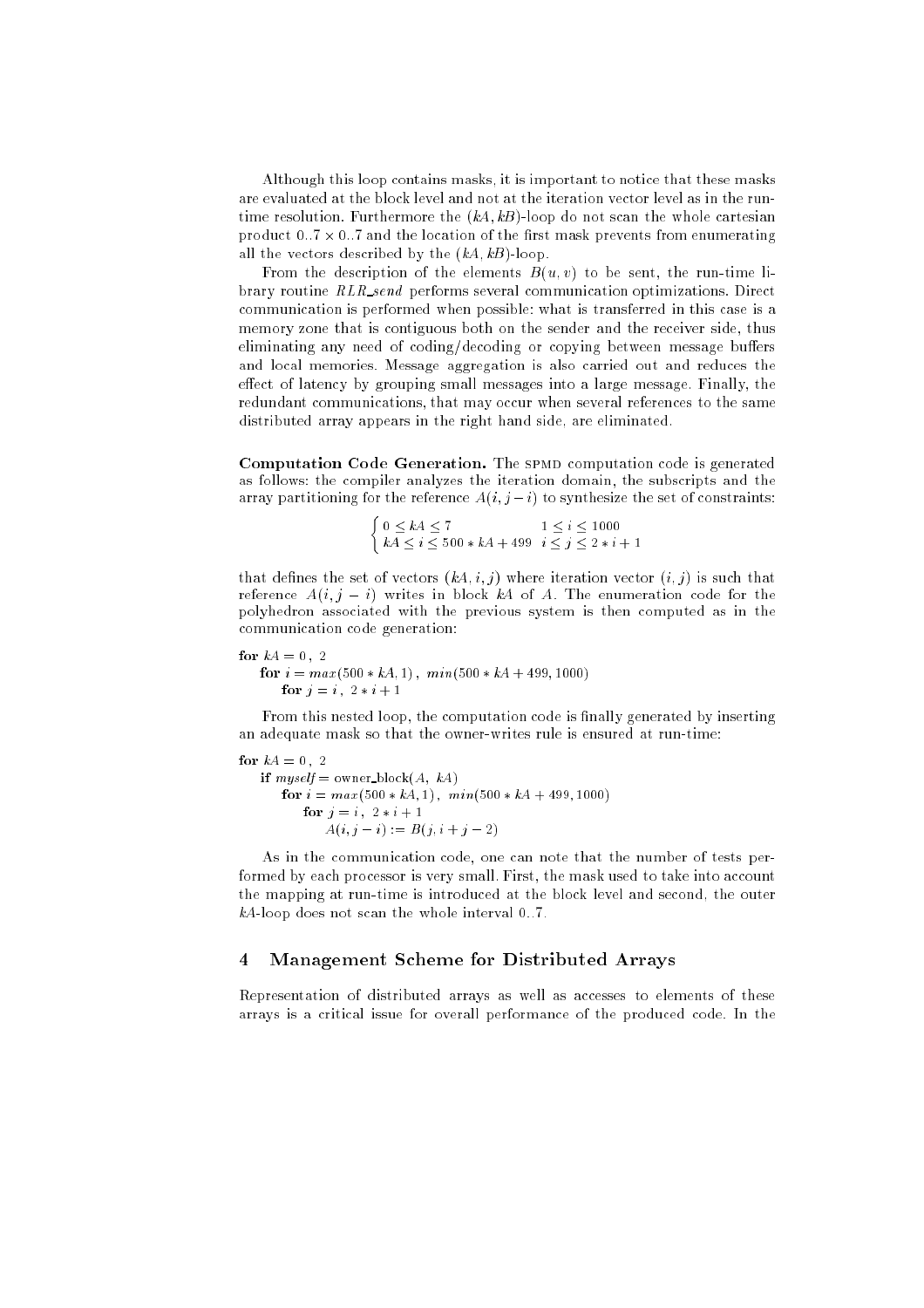PANDORE environment, arrays are managed by a *software* paging system. The run-time uses the addressing scheme of standard paging systems but is not a virtual shared memory: the compiler always generates communication when distant data are needed, so we do not need to handle page faults.

The array management is based on the paging of arrays - not of memory: the multi-dimensional index space of each array is linearized and then broken into pages. Pages are used to store local blocks and distant data received. If data have to be shared by two processors, each processor stores a copy of the page (or a part of the page) in its local memory. Array elements are accessed through a table of pages allocated on each processor. The compilation technique ensures that accessed pages are up to date, hence the consistency between copies of array elements does not need to be handled at run-time.

**Description.** To access an element referred to by an index vector  $(i_0, \ldots, i_{n-1})$ in the source program, a page number and an offset  $(PG \text{ and } OF)$  are computed from the index vector with the linearization function  $\mathcal L$  and the page size S:  $PG =$  $\mathcal{L}(i_0, \ldots, i_{n-1})$  div S,  $OF = \mathcal{L}(i_0, \ldots, i_{n-1})$  mod S. For a given distributed array, the parameters we tune for paging are the page size  $S$  and the linearization function  $\mathcal{L}$ . Time consuming operations are avoided in the computation of the tuple (PG, OF) but also in the evaluation of the function  $\mathcal L$  by introducing powers of two, turning integer division, modulo and multiplication into simple logical operations (shift and mask). We first choose the dimension  $\delta$  in which the size of the blocks is the largest. Function  $\mathcal L$  is the C linearization function applied to a permutation of the access vector that puts index number  $\delta$  in last position. The page size S is then defined by the following  $(s_{\delta})$  is the block size in dimension  $\delta$ ): if  $s_{\delta}$  is a power of two or dimension  $\delta$  is not distributed, S is the smaller power of two greater than  $s_{\delta}$ ; otherwise S is the largest power of two less than  $s_{\delta}$ . Actually, an optimized computation of  $(PG,OF)$  is achieved by avoiding the explicit computation of the linear address  $\mathcal{L}(i_0, \ldots, i_{n-1})$ : we express PG and OF directly as a function of the index vector, thus, when dimension  $\delta$  is not distributed, mod and div operations are removed. A more detailed description of this array management can be found in [14].

Benets. This management scheme leads to an ecient access mechanism. Access times remain very close to access times without index conversion and may be an order of magnitude faster than a "classical" index conversion involving a modulo or an integer division. The memory overhead induced by paging does not exceed a few percents for most distributions; it is almost entirely due to the tables of pages: when a page contains elements that have no equivalent in he original sequential space, or when just a part of a distant page is accessed in a loop, only a portion a the page is actually allocated.

Apart from the performance aspects, paging distributed arrays offers several worthwhile characteristics. First, the scheme is always applicable. It is also independent of the analysis of the code: it only depends on distribution parameters, so no data re-arrangement or extra calculation is needed withing the scope of one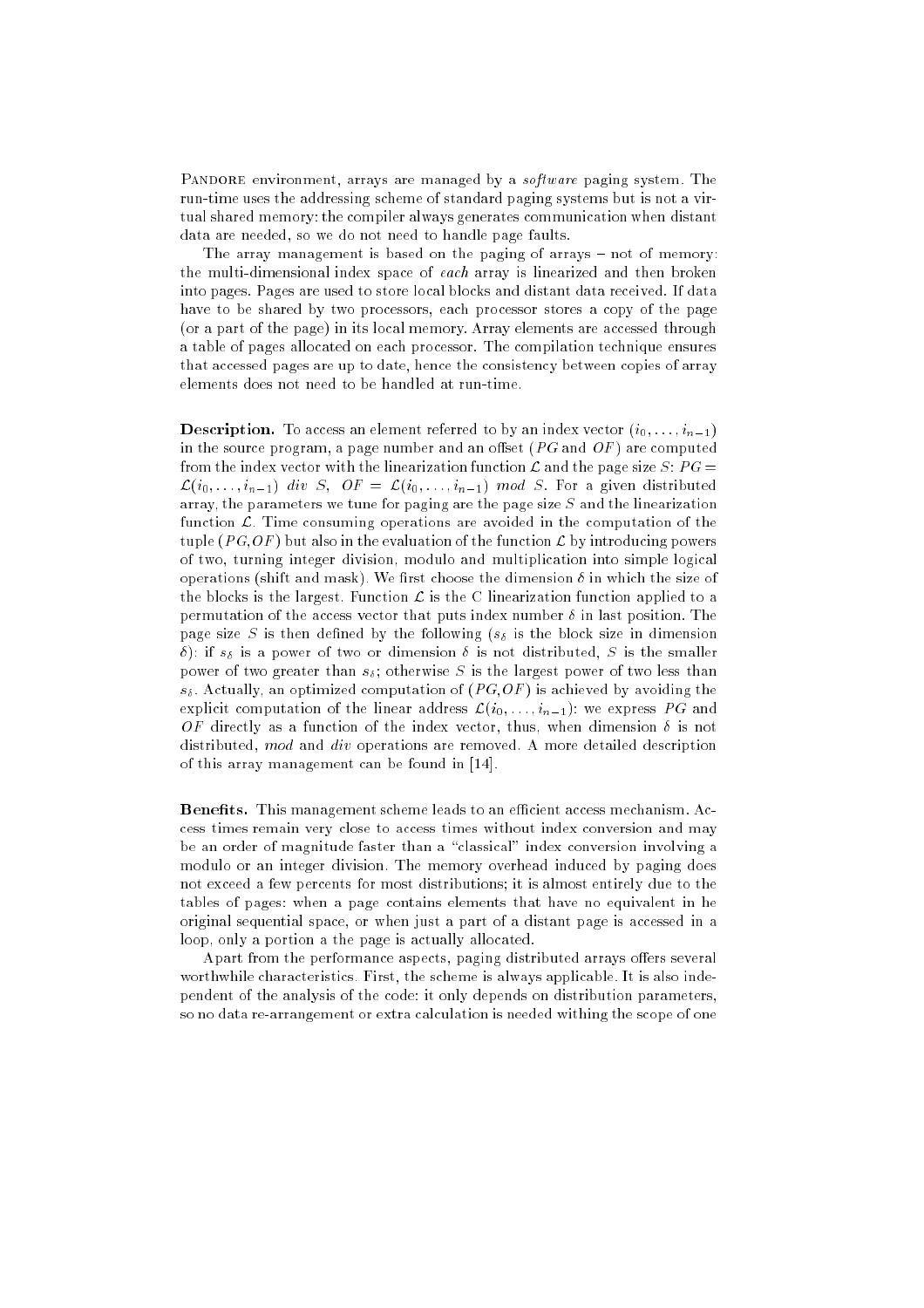distribution even if different loop and access patterns are concerned. The scheme is uniform: as far as accesses are concerned, no difference is made between local elements and distant elements previously received. Finally, the memory contiguity is preserved in the direction of the pages: contiguous elements of the original array are still contiguous in the local representation, facilitating direct communications and exploitation of caches and vector processors.

To our knowledge, management of distributed arrays have not been studied independently of compilation techniques. Several techniques such as the overlap, temporary buffers and hash tables are presently used in existing HPF-like compilers [16, 15, 17]. Although they have not been integrated in complete prototypes, other techniques that aims at packing local data to decrease memory overhead have been proposed [10, 5]. None of these methods gather all the characteristics discussed above.

### 5 Experimental Results

The compilation of several well-known kernels and larger applications have been tested with the PANDORE environment. Performance results are shown here for three kernels: Cholesky factorization, Matrix-matrix product and Jacobi relaxation; the description of the parallelization of a wave propagation application can be found in [1]. The source code of the HPF subroutines are given. Apart from the distribution specification, they include minor modifications compared with the original sequential code. These modications are to a large extent aimed at taking advantage of collective communications.

Measurements have been performed on a 32-node iPSC/2. The presented graphs show the speedup against the number processors for several input sizes (the indicated number is the value of  $N$ ). Speedup is defined as the parallel time over the time of the original sequential program measured on one node. The obtained efficiencies are satisfactory, ranging from 85% to 95% on 8 processors and reaching around 80% on 32 processors for the largest data size.

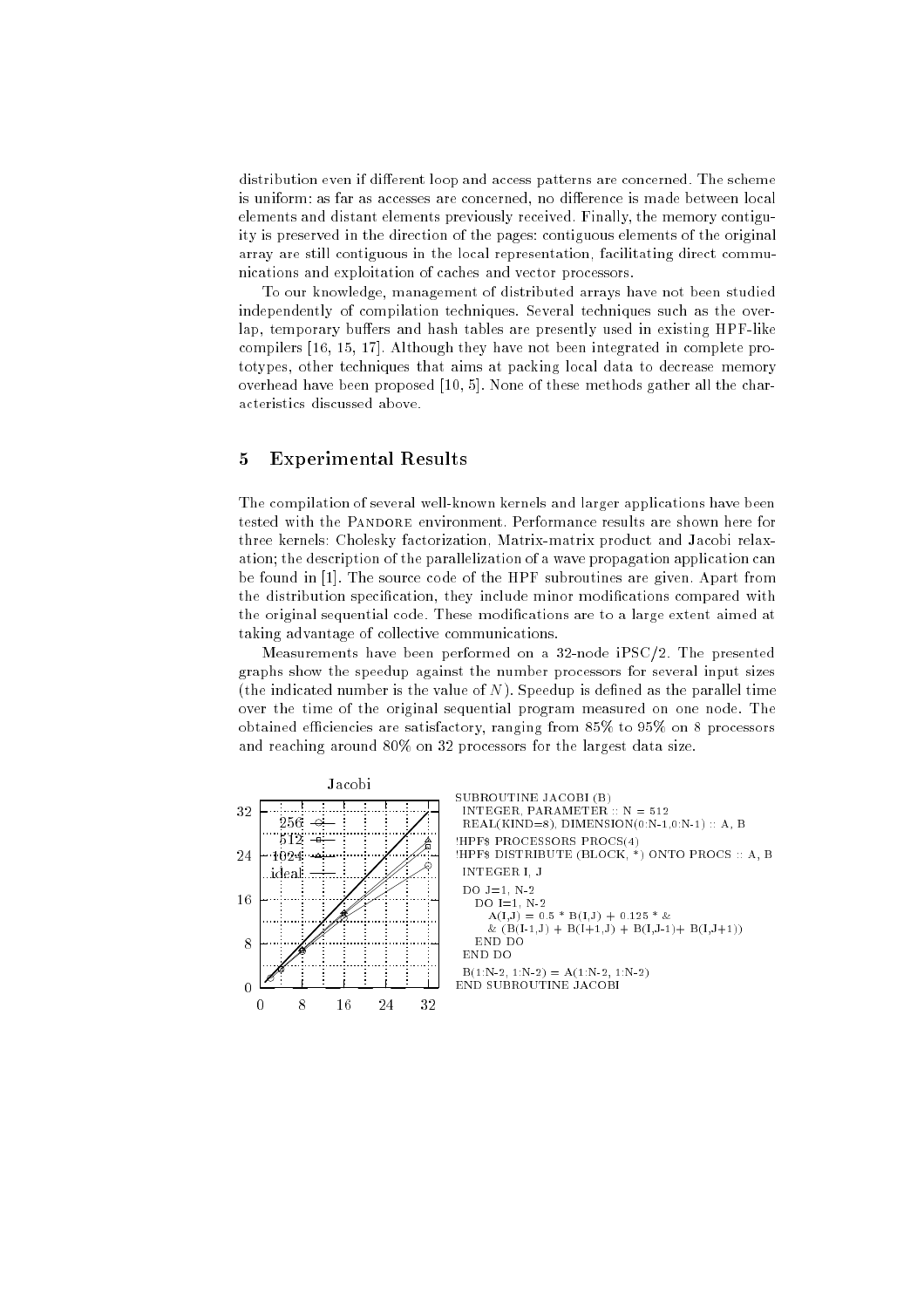

END SUBROUTINE CHOLESKY

### 6 Conclusion

Thanks to the above described optimization techniques, the performances obtained on a series of numerical applications are already quite satisfactory even though enhancements can be made along several axis. For example, taking the mapping of the blocks into account at compile time will allow us to suppress masks in the loops generated in the communication and the computation codes. Moreover, we plan to enlarge the subset of HPF compiled, especially by adding alignments and nested subroutines calls.

To handle very large applications, in particular applications that comprise multiple modules or necessitate intensive I/O, other techniques must be integrated to the existing environment. For this purpose, the joint study of redistribution, procedures and separate compilation is under way in the PANDORE project.